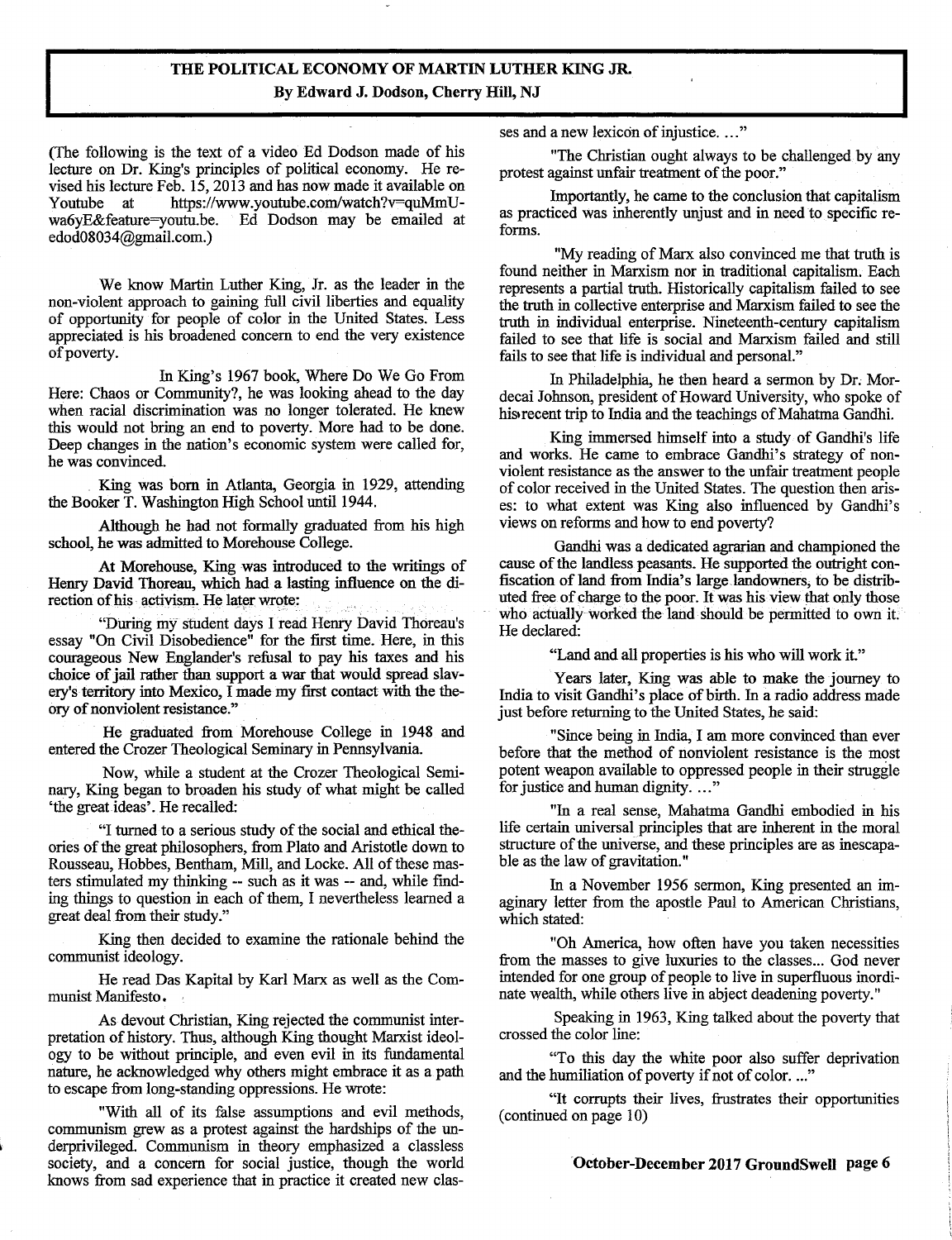## **MARTIN LUTHER KING JR.(from page 6)**

and withers their education. In one sense it is more evil for them, because it has confused so many by prejudice that they have supported their own oppressors."

King asked some of the same moral questions asked by Henry George regarding the treatment of nature as private property:

"You see, my friends, you begin to ask the questions, 'Who owns the oil?' You begin to ask the question, 'Who owns the iron ore?' You begin to ask the question, 'Why is it that people have to pay water bills in a world that is twothirds water?"

Despite the history of how people of color were subjected to centuries of unjust law, King looked to government to secure economic rights. He described capitalism as a system:

"permitting necessities to be taken from the many to give luxuries to the few."

The reforms he sought were directed toward achieving what political economists described as a just distribution of wealth. Government needed to be pressured to secure and protect economic and well as political rights. As King put it in a 1965 Speech to the Negro American Labor Council:

"The good and just society is neither the thesis of capitalism nor the antithesis of communism, but a socially conscious democracy. which reconciles the truths of individualism and collectivism. ..."

"Call it democracy, or call it democratic socialism, but there must be a better distribution of wealth within this country for all God's children."

King observed that in the world of 1963, people of color were the last hired and the first to be let go, all the more so because of improvements in the efficiency of industrial machinery:

"The nation will also have to find the answer to full employment, including a more imaginative approach than has yet been conceived for neutralizing the perils of automation. Today, as the skilled and semiskilled Negro attempts to mount the ladder of economic security, he finds himself in competition with the white working man at the very time when automation is scrapping forty thousand jobs a week. ..."

"Though this is perhaps the inevitable product of social and economic upheaval, it is an intolerable situation, and Negroes will not long permit themselves to be pitted against white workers for an ever-decreasing supply of jobs."

King's vision of a world in which all persons felt part of society rested on a realization of full employment. To that end, he sent a telegram to President Lyndon Johnson:

"I propose specifically the creation of a national agency that shall provide a job to every person who needs work, young and old, white and Negro. ...I propose a job for everyone, not a promise to see if jobs can be found. ..."

"There cannot be social peace when a people have awakened to their rights and dignity and to the wretchedness of their lives simultaneously. If our government cannot create jobs, it cannot govern. It cannot have white affluence amid black poverty and have racial harmony."

King understood that without the opportunity to earn a decent living, the social conflicts would only escalate into political turmoil and yiolence, threatening the very life of the

**October-December 2017 GroundSwell** Page 10

Democracy that was, potentially, the promise of the United States as a society. Because the private sector had failed to deliver a full employment economy, King called upon the federal government to fill the void:

"We must develop a federal program of public works, retraining, and jobs for all -- so that none, white or black, will have cause to feel threatened. At the present time, thousands of jobs a week are disappearing in the wake of automation and other production efficiency techniques."

In an article he wrote appearing in the April 3rd issue of Saturday Review during 1965, King acknowledged that racial and economic problems in the Northern states were far more serious than he had thought. King biographer David L. Lewis writes:

"The illusion of freedom in the North had masked its hideous economic conditions - matriarchal families whose morality was vitiated by perpetual dependence upon welfare programs, levels of unemployment that had actually risen in the decade since Montgomery, and agglutinations of the impoverished in substandard housing that had few equivalents even in the South."

Late in *1965,* King arrived in Chicago to add strength to a coalition formed to take on Mayor Richard Daley and Chicago's very real racial and economic segregation. High on King's list of priorities was the terrible condition of rental housing units available to Chicago's people of color and poor whites.

King could feel gratified, to some degree, when in August of 1966, Chicago's officials announced that \$500 million would be invested in twenty-two depressed areas of the city over the next two years. Moreover, after prolonged negotiations with Mayor Daley, an agreement was reached that promised an end to housing discrimination.

The lessons learned from the Chicago campaign were significant, King wrote:

"For years I labored with the idea of reforming the existing institutions of the society, a little change here, a little change there. Now I feel quite differently. I think you've got to have a reconstruction of the entire society, a revolution of values."

Under circumstances of widespread discrimination in the labor markets that faced people of color, they had little hope of better pay and working conditions. According to King, unionization was one of the few responses available to them:

"Where Negroes are confined to the lowest paying jobs, they must get together to organize a union in order to have the kind of power that could enter into collective bargaining with their employers."

King's final book is also his statement of positions on raising the living standards of the poor among his fellow citizens:

"We must create full employment or we must create incomes. People must be made consumers by one method or the other. ...We realize that dislocations in the market operation of our economy and the prevalence of

(continued on p. 11)